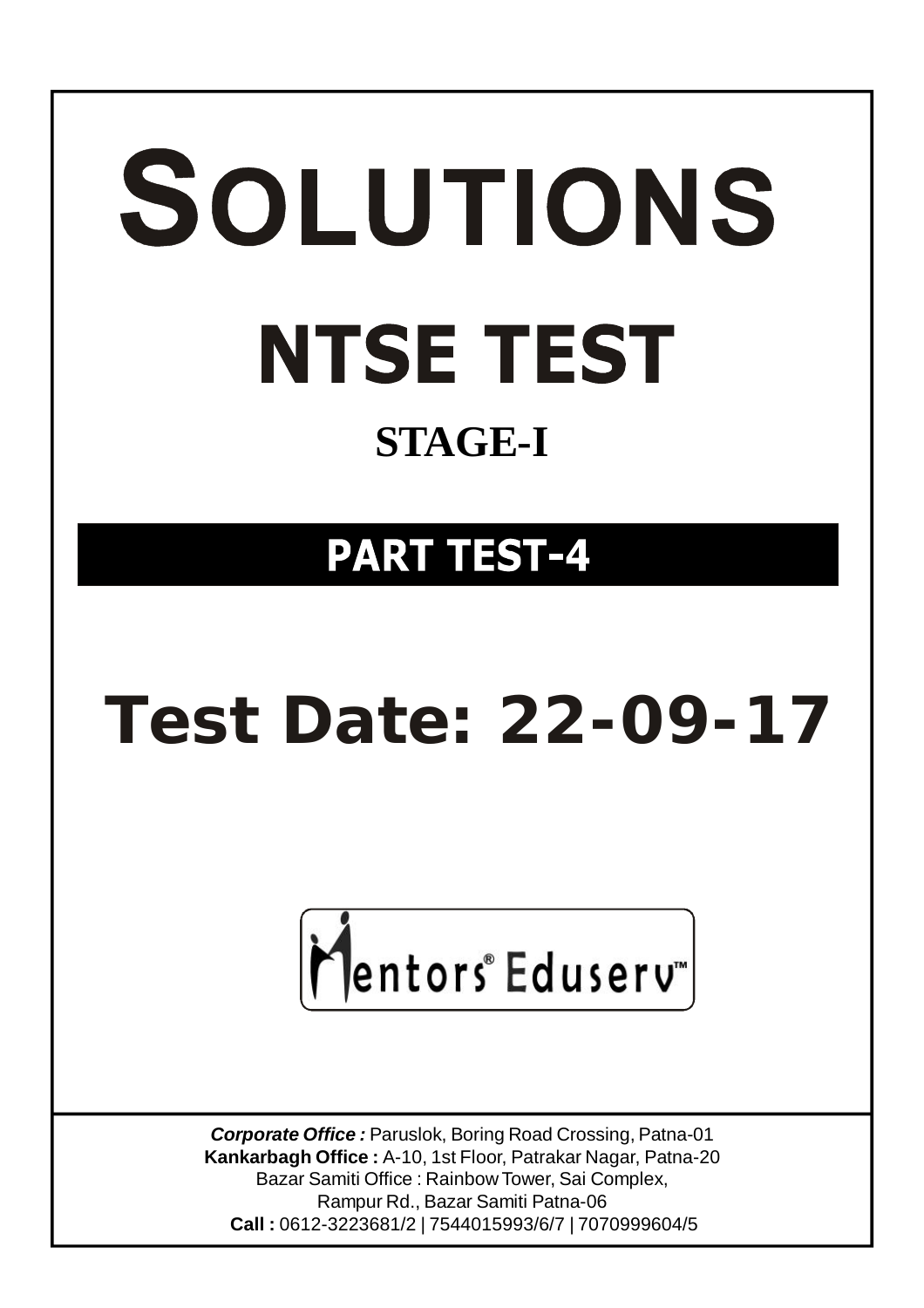| <b>MENTAL ABILITY</b> |                |          |         |  |           |     |     |  |           |           |     |         |           |
|-----------------------|----------------|----------|---------|--|-----------|-----|-----|--|-----------|-----------|-----|---------|-----------|
| 1.                    | (B)            | 2. $(A)$ |         |  | 3. (C)    | 4.  | (B) |  | 5. $(C)$  | 6.        | (D) | 7.      | (D)       |
| 8.                    | (C)            |          | 9. (C)  |  | 10. $(A)$ | 11. | (A) |  | 12. (A)   | 13. $(D)$ |     |         | 14. (B)   |
|                       | 15. (B)        | 16. (A)  |         |  | 17. (C)   | 18. | (D) |  | 19. (C)   | 20. (C)   |     | 21. (A) |           |
|                       | 22. (D)        | 23. (A)  |         |  | 24. (D)   | 25. | (B) |  | 26. (B)   | 27. (B)   |     |         | 28. $(C)$ |
|                       | 29. (C)        |          | 30. (B) |  | 31. (A)   | 32. | (C) |  | 33. $(D)$ | 34. (A)   |     |         | 35. (C)   |
|                       | 36. (B)        |          | 37. (B) |  | 38. (D)   | 39. | (A) |  | 40. (A)   | 41. (A)   |     |         | 42. (C)   |
|                       | 43. (D)        | 44. (A)  |         |  | 45. (A)   | 46. | (B) |  | 47. (C)   | 48. (C)   |     | 49. (A) |           |
|                       | 50. (D)        |          |         |  |           |     |     |  |           |           |     |         |           |
|                       | <b>ENGLISH</b> |          |         |  |           |     |     |  |           |           |     |         |           |

| 51. (B) |         | 52. (C) | 53. $(A)$ | 54. | (B) | 55. (D) | 56. (A) |     | 57. (A) |
|---------|---------|---------|-----------|-----|-----|---------|---------|-----|---------|
| 58. (C) |         | 59. (D) | 60. (D)   | 61. | (C) | 62. (A) | 63. (D) |     | 64. (C) |
| 65. (B) |         | 66. (B) | 67. (A)   | 68. | (B) | 69. (D) | 70. (C) |     | 71. (B) |
| 72. (C) |         | 73. (C) | 74. (D)   | 75. | (A) | 76. (C) | 77. (A) |     | 78. (B) |
| 79. (D) | 80. (A) |         | 81. (A)   | 82. | (B) | 83. (C) | 84. (B) |     | 85. (D) |
| 86. (A) |         | 87. (B) | 88. (B)   | 89. | (A) | 90. (D) | 91.     | (C) | 92. (D) |
| 93. (B) |         | 94. (B) | 94. (B)   | 96. | (C) | 97. (A) | 98.     | (B) | 99. (D) |
|         |         |         |           |     |     |         |         |     |         |

**100. (D)**

### **SCHOLASTIC APTITUDE TEST**

#### **101. (B)**

Frequency = No. of compression/rarefaction formed per unit time

 $n = \frac{60}{30} = 100$  Hz 0.6  $=\frac{88}{0.0}$  = 1

#### **102. (A)**

 $\lambda = 2m$  ;  $v = f\lambda$ 

 $v = 2 \times 180 = 360$  m/s

**103. (A)**

By Archimedes principle

$$
F=\rho_A\,\frac{v}{2}\,g+\rho_B\,\frac{v}{2}\,g
$$

**104. (B)**

b w 2 3  $\frac{\rho_{b}}{2}$  =  $\rho$ 

#### **105. (B)**

Given T<sub>1</sub> = 1 yr, R<sub>1</sub> = R, R<sub>2</sub> = 2R

According to Kepler's third law of planetary motion,

 $T^2 \propto R^3$ 

where, R is the distance between earth and sun.

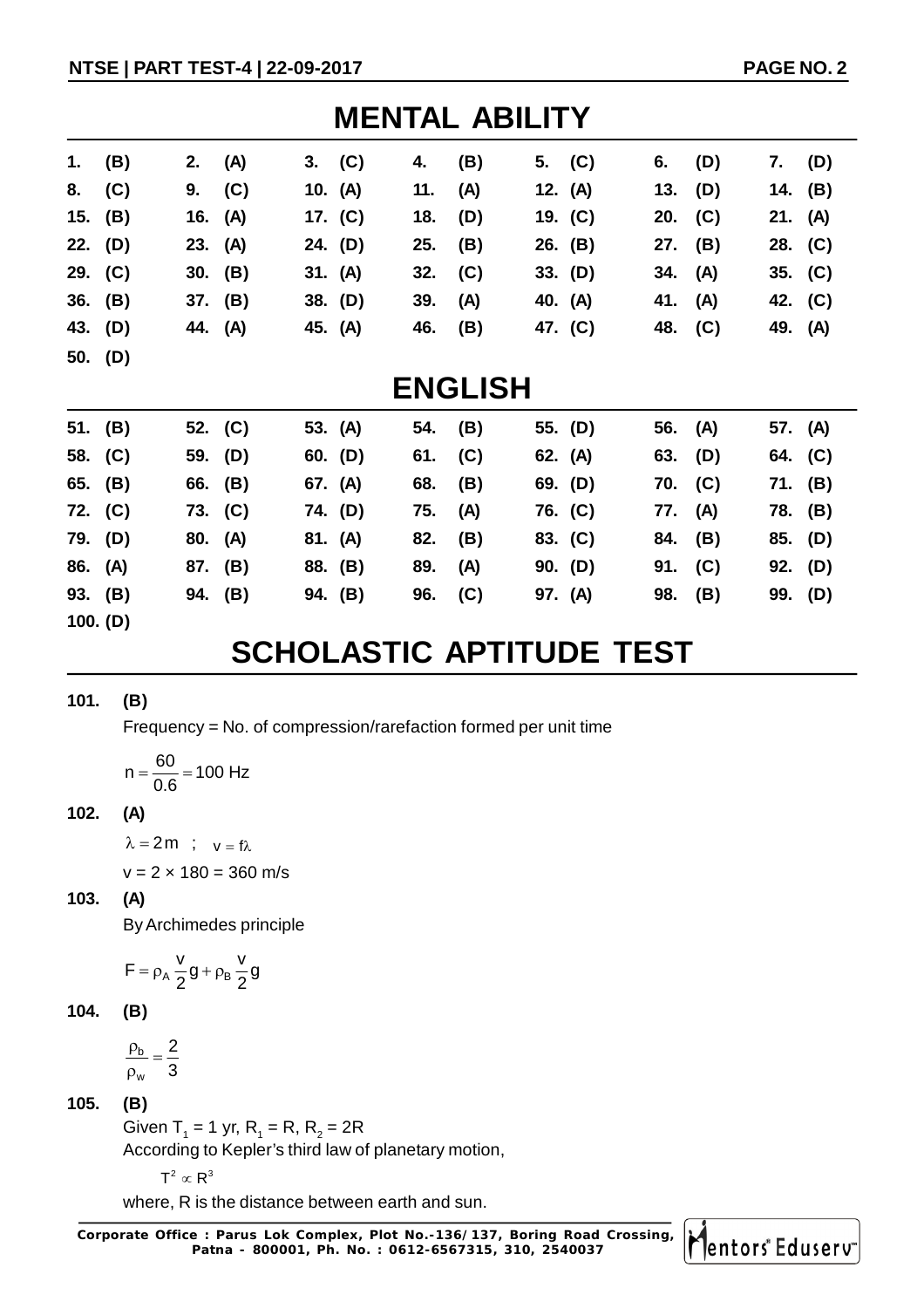$$
\therefore \left(\frac{T_1}{T_2}\right)^2 = \left(\frac{R_1}{R_2}\right)^3 = \left(\frac{R}{2R}\right)^3 = \frac{1}{8}
$$

$$
\Rightarrow \frac{T_1}{T_2} = \frac{1}{2\sqrt{2}}
$$

$$
\Rightarrow T_2 = 2\sqrt{2} \text{ } T_1 = 2\sqrt{2} \text{ yr}
$$

#### **106. (A)**

The acceleration due to gravity on the new planet can be found using the relation.

2  $g = \frac{GM}{R^2}$  $=\frac{3m}{R^2}$  ...(1) but  $M = \frac{4}{3} \pi R^3 \rho, \rho$  being density. Thus, E.q. (i) becomes 3 2  $g = \frac{G \times \frac{4}{3} \pi R}{R}$ R  $\times \frac{1}{6} \pi R^3 \rho$  $=\frac{3\pi\sqrt{9}}{R^2}$  =  $G \times \frac{4}{3}\pi R\rho$  $\Rightarrow$  g  $\propto$  R g' R g R  $\frac{R'}{R} = \frac{R'}{R}$  $\Rightarrow \frac{g'}{g} = \frac{3R}{R} = 3$  $\frac{7}{2} = \frac{3R}{R} = 3$  $g' = 3g$ 

#### **107. (C)**

 $\mathcal{L}_{\bullet}$ 

At depth d from earth's surface.

$$
g' = g\left(1 - \frac{d}{R}\right)
$$

Given,  $g' = \frac{g}{n}$ So,  $\frac{g}{n} = g \left( 1 - \frac{d}{R} \right)$  or  $\frac{1}{n} = 1 - \frac{d}{R}$  $= g\left(1-\frac{d}{R}\right)$  or  $\frac{1}{n} = 1-\frac{1}{R}$ or,  $\frac{d}{R} = 1 - \frac{1}{n} = \frac{(n-1)}{n} \Rightarrow d = \frac{(n-1)R}{n}$  $= 1 - \frac{1}{-} = \frac{(n-1)}{2} \Rightarrow d = \frac{(n-1)}{2}$ 

**108. (C)**

$$
m = 1 + \frac{D}{f_e}, \Rightarrow 10 = 1 + \frac{25}{f_e}
$$

$$
f_e = \frac{25}{9} \text{cm} = 25 \text{ mm}
$$

**109. (B)**

**Conceptual** 

$$
110. (B)
$$

$$
\frac{1}{F} = \frac{1}{f_1} + \frac{1}{f_2} = \frac{1}{40} + \frac{1}{-25} = \frac{5 - 8}{200} = -\frac{3}{200}
$$

$$
P = \frac{100}{F(cm)}D = \frac{100}{-200/3} = -1.5 D
$$

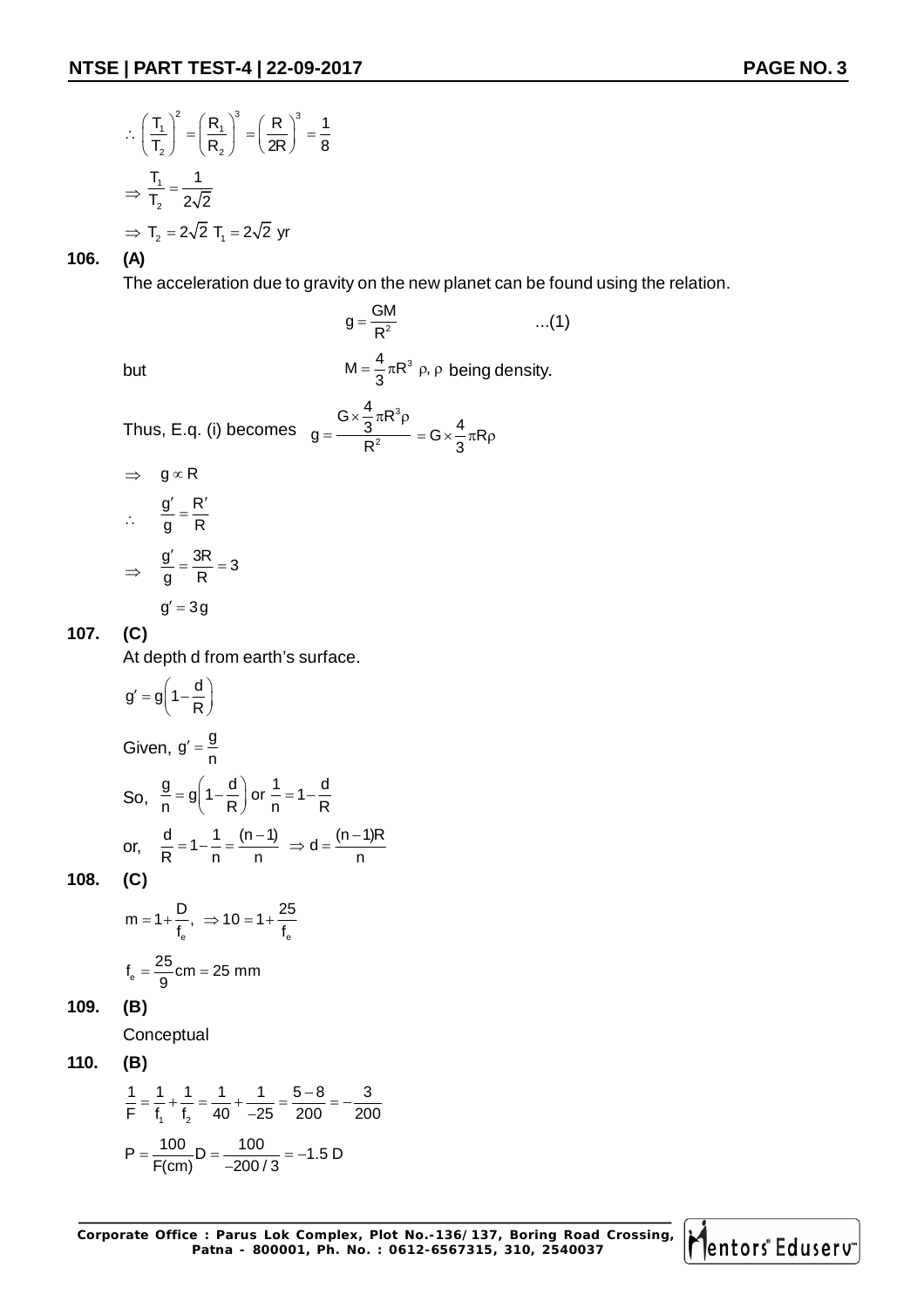**111. (A)** 1 1 1  $\frac{1}{-(N.P.)} - \frac{1}{-(distance of object)} = \frac{1}{f}$  $\frac{1}{-1.0} - \frac{1}{-0.2} = -1 + 5 = \frac{1}{f} \Rightarrow \frac{1}{f} = P = 4D$ **112. (A)** 1 1 1  $\frac{1}{-50} - \frac{1}{-(25)} = \frac{1}{f}$  $\frac{1}{f} = \frac{1}{50}$   $\Rightarrow \frac{100}{f(cm)} = \frac{100}{50} = 2 D$ 1 1 1  $\frac{1}{-150} - \frac{1}{\infty} = \frac{1}{f'}$ 

$$
f' = -150 \text{ cm} \implies P = \frac{100}{-150} = -\frac{2}{3} \text{ D}
$$

#### **113. (C)**

Conceptual.

#### **114. (B)**

Fullerene is fused ring system of hexagons and pentagons.

#### **115. (B)**

#### **116. (D)**

Urea was the first synthetic organic compound.

#### **117. (C)**

 $CO_2: O = C = O, O_2: O = O$ 

 $C_2H_4$  :  $H_2C = CH_2$ , HCl : H – Cl

#### **118. (B)**

 $\mathsf{C}_3\mathsf{H}_4$  or propyne has a triple bond. It belongs to the homologous series of alkaynes with general formula  $C_{n}H_{2n-2}$ . Its structure can

$$
H
$$
\nbe shown as  $H - C = C - H$ .  
\n
$$
H
$$

The electronic dot structure can be shown as

$$
H\left(\begin{matrix} \cdot & \cdot \\ \cdot & \cdot \\ \cdot & \cdot \\ \cdot & \cdot \\ \cdot & \cdot \end{matrix}\right) \overrightarrow{H}
$$

#### **119. (D)**

 $C_nH_{2n}$ 

e.g. cyclopropane is  $C_3H_6$ : H<sub>2</sub>C-CH<sub>2</sub>.

cyclobutane is  $C_4H_8$ : CH<sub>2</sub> – CH<sub>2</sub>  $CH<sub>2</sub> - CH<sub>2</sub>$ 

 $CH<sub>2</sub>$ 

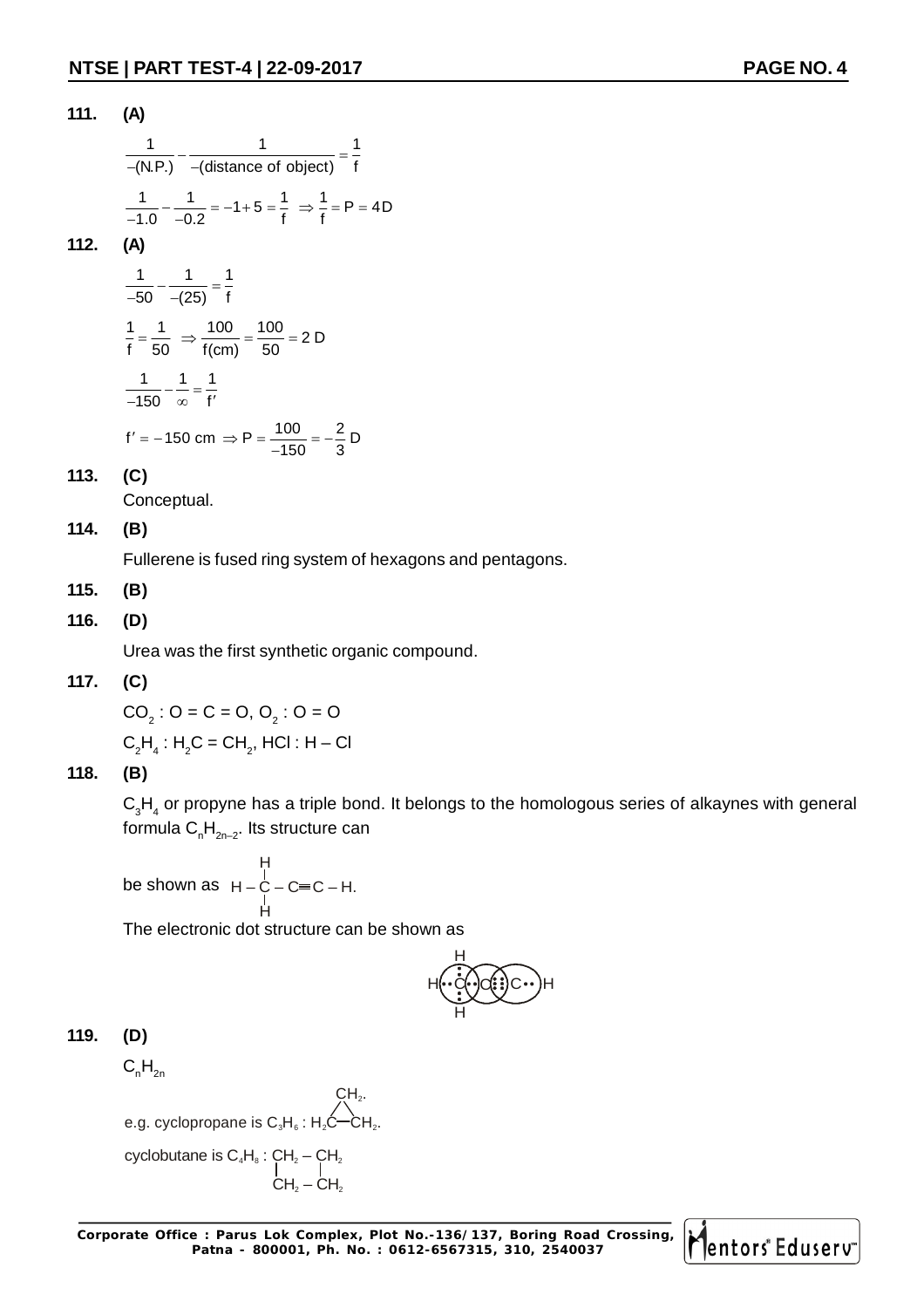#### **120. (C)**

RCOOR represents an ester where both R or alkyl group can be same or different. One alkyl group is from carboxylic acid while other R is from alcohol.

e.g.  $\mathsf{CH}_{_{3}}\mathsf{COOCH}_{_{3}}$  (Methyl ethanoate),

 $\textsf{CH}_{\textsf{3}}\textsf{COOC}_2\textsf{H}_{\textsf{5}}$  (Tthyl ethanoate), etc.

#### **121. (B)**

**122. (C)**

Formation of  $\mathsf{N}_2$  involved triple covalent bond. Electronic configuration of  $\mathsf{N}$  = 2, 5

$$
\widehat{N(\mathbf{u})N}
$$
 or  $N \equiv N$ 

#### **123. (B)**

Ethene contains a double covalent bond formed by sharing two pairs of electrons.

H H H C C H or H H | | H–C=C-H

**124. (C)**

Water molecule is formed by sharing electrons between hydrogen and oxygen atoms leaving two pairs of unpaired electrons.

$$
\ddot{\ddot{\mathbf{u}}}_{H}^{\mathbf{u}}\mathbf{h}^{\text{or}}\mathbf{h}^{\mathbf{u}\ddot{\mathbf{v}}}_{H}
$$

#### **125. (D)**

Coke is an amorphous form of carbon.

- **126. (D)**
- **127. (C)**

Anther produce pollen grain, while ovary produce female gamete ova.

- **128. (C)**
- **129. (B)**
- **130. (C)**

Clone formation doesn't takes place in sexual reproduction.

- **131. (D)**
- **132. (D)**
- **133. (C)**

Sneezing droplet may spread pathogen of certain disease.

- **134. (C)**
- **135. (A)**
- **136. (D)**
- **137. (B)**

Only bisexual flower possess both stamen and pistil.

**138. (A)**

Pollen grain formed due to meiosis in pollen mother cell, which itself a diploid structure.

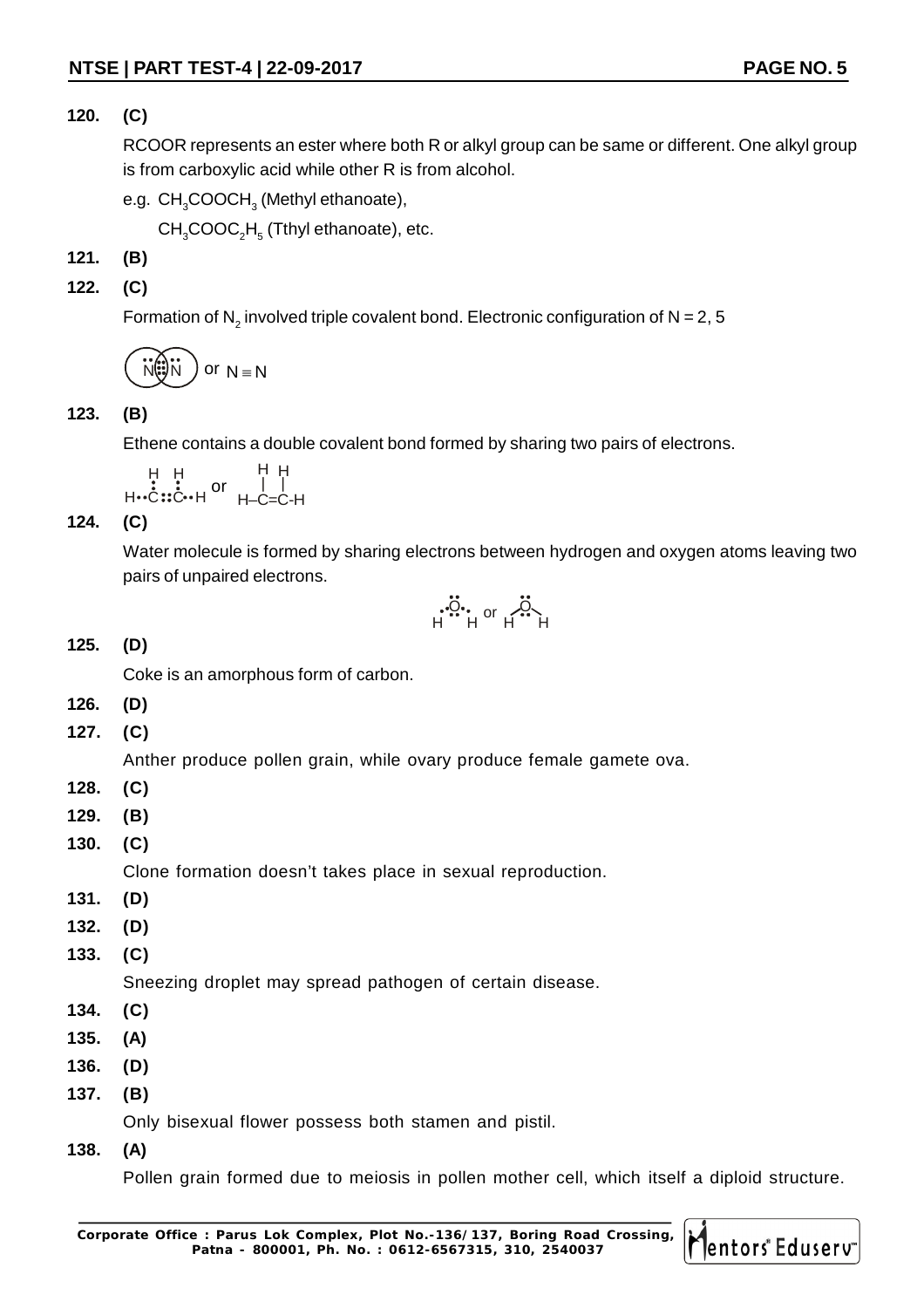- **139. (C)**
- **140. (A)**
- **141. (B)**



half of Diagonal =  $\frac{1}{2}\sqrt{64+36} = \frac{1}{2} \times 10 = 5$ 2<sup>2</sup>  $=\frac{1}{2}\sqrt{64}+36=\frac{1}{2}\times 10=5$ 

**142. (B)**





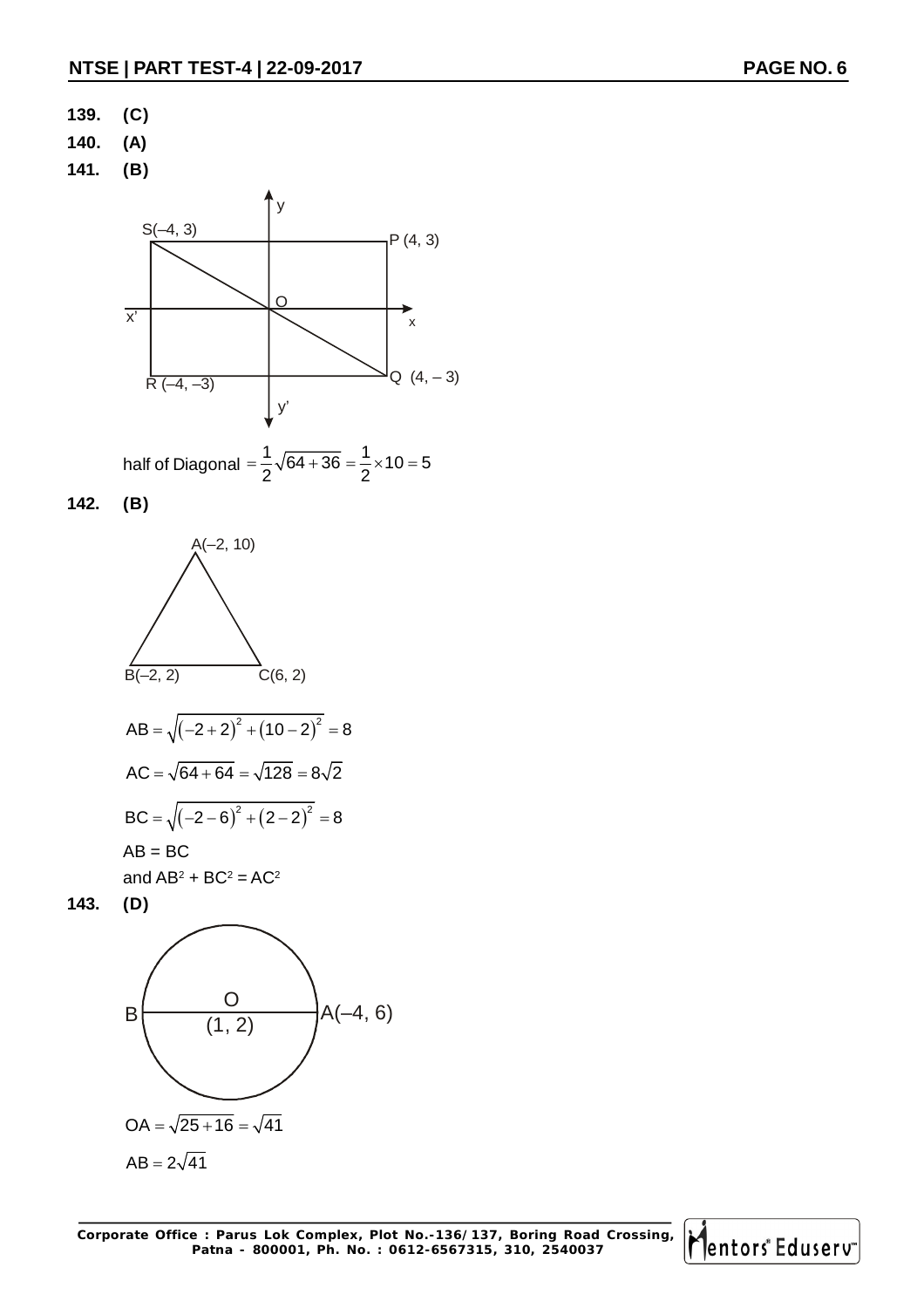#### **144. (B)**



**145. (A)**



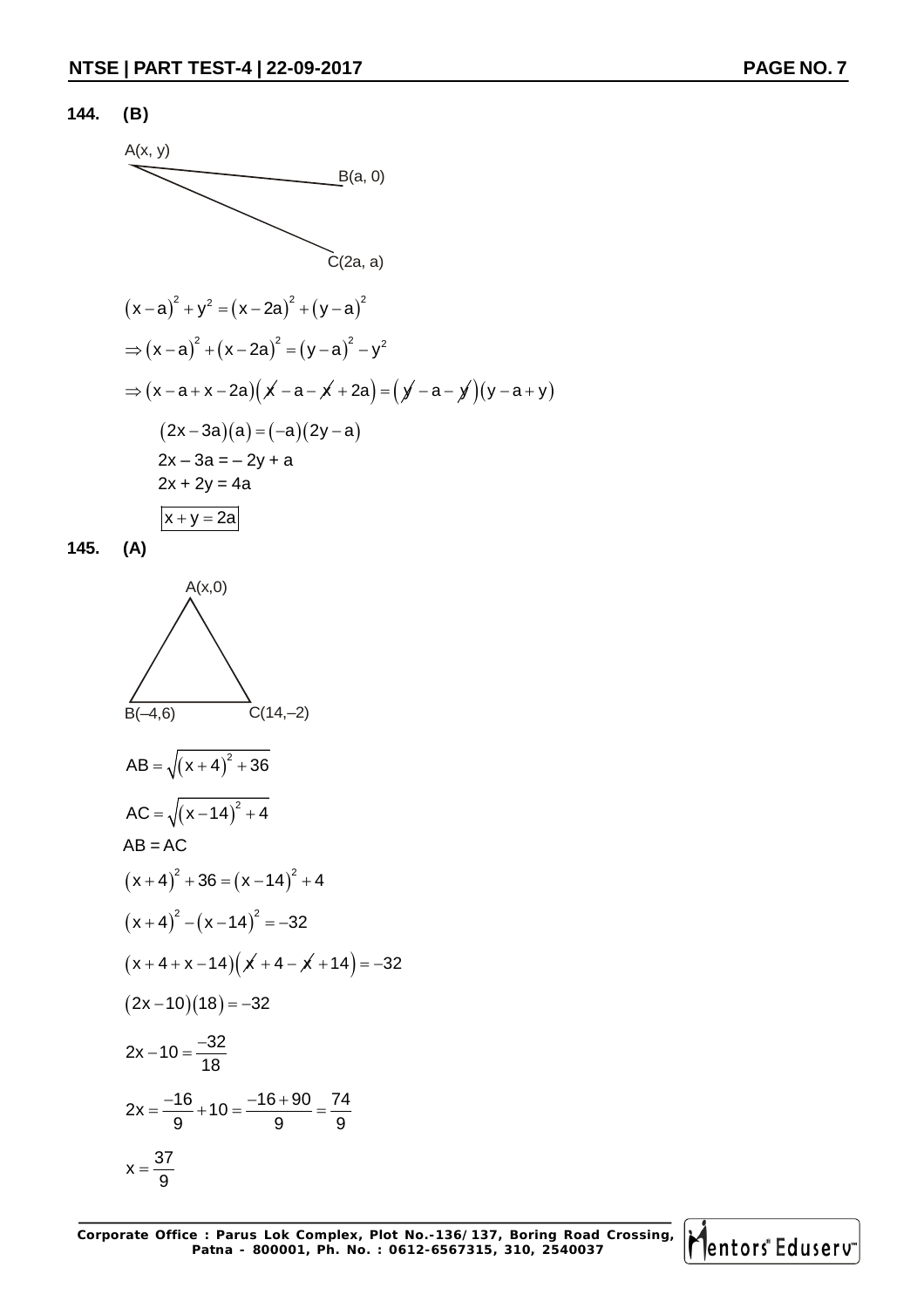

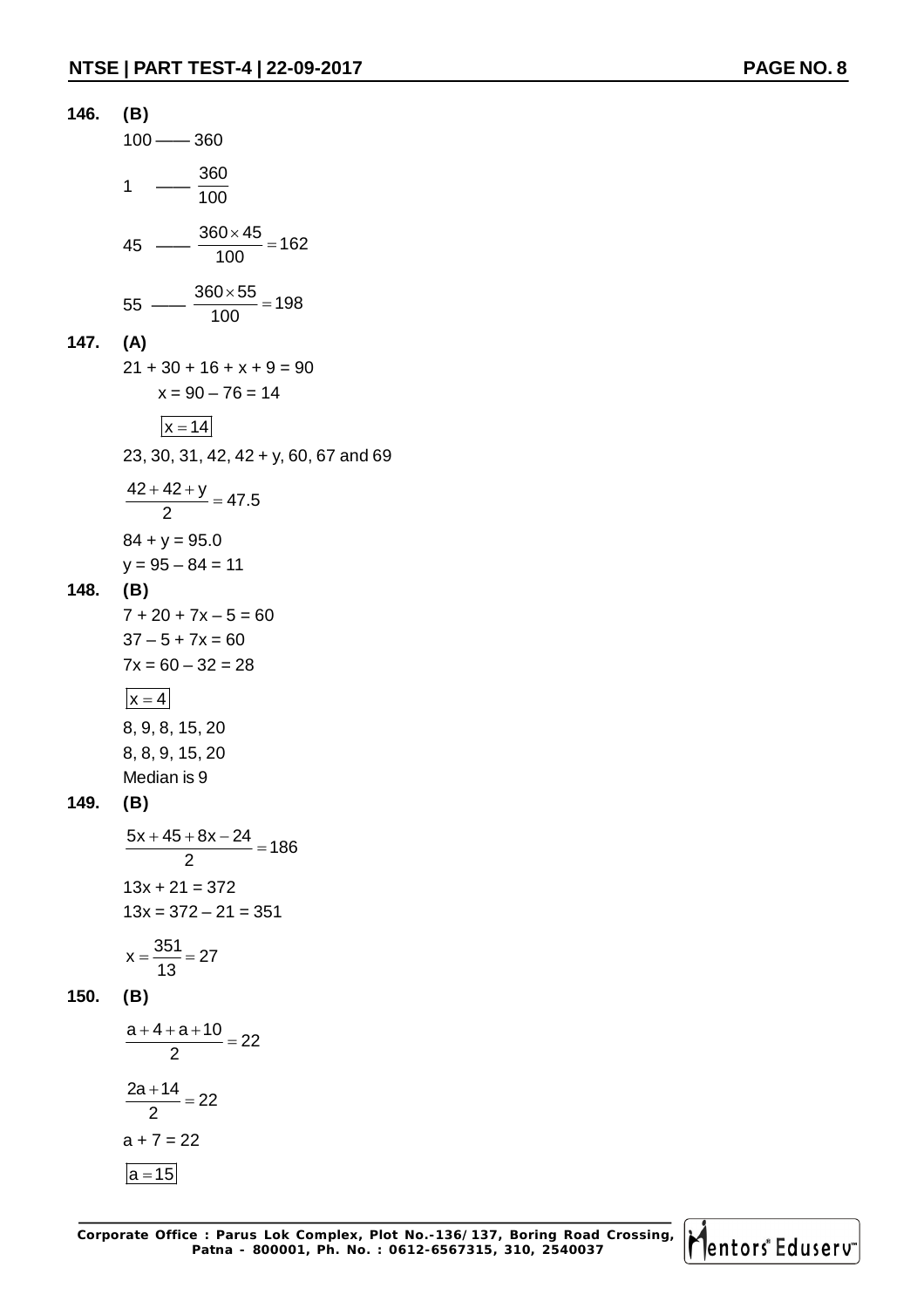#### **151. (C)**

Conceptual.

#### **152. (B)**

 $S = (H H H) (H H T) (H T H) (T H H) (T T T) (T T H) (T H T) (H T T)$  $n(S) = 8$ 

 $P(E)$  = Probability of all identical out comes 2 8  $=$ 

$$
P(E) = 1 - \frac{2}{8} = \frac{6}{8} = \frac{3}{4}
$$

**153. (A)**

$$
P(E) = \frac{{}^{3}C_{1} \times {}^{4}C_{1} \times {}^{5}C_{1}}{{}^{12}C_{3}} = \frac{3 \times 4 \times 5}{\frac{|12|}{|3|2}} = \frac{3 \times 4 \times 5 \times 2 \times 3}{10 \times 11 \times 12} = \frac{3}{11}
$$

$$
154. (C)
$$

$$
\frac{15_{C_1} \times 15_{C_1}}{30_{C_2}} = \frac{15}{29}
$$

**155. (C)**

Conceptual.

**156. (D)**

$$
P(E) = \frac{{}^{5}C_{2} \times {}^{4}C_{1}}{{}^{9}C_{2}} = \frac{\frac{5 \times 4}{2} \times 4}{\frac{9 \times 8}{2}} = \frac{5 \times 4 \times 4}{2 \times 9 \times 8} \times 2 = \frac{10}{9}
$$

$$
157. (D)
$$

|  |  | 11 21 31 41 (5) 61  |  |
|--|--|---------------------|--|
|  |  | 12 22 32 42 52 62   |  |
|  |  | 13 23 33 43 53 63   |  |
|  |  | 14 24 34 44 54 64   |  |
|  |  | (15) 25 35 45 55 65 |  |
|  |  | 16 26 36 46 56 66   |  |
|  |  |                     |  |

 $n(s) = 36$ 

$$
P(E) = \frac{5}{36}
$$

$$
158. (D)
$$

su Ar  $=4\pi r^2$ New radius  $=$  3r

Surface area  $=4\pi\big(3\mathsf{r}\big)^2=36\pi\mathsf{r}^2$ 

increase in the SA  $= 36\pi r^2 - 4\pi r^2 = 32\pi r^2$ 

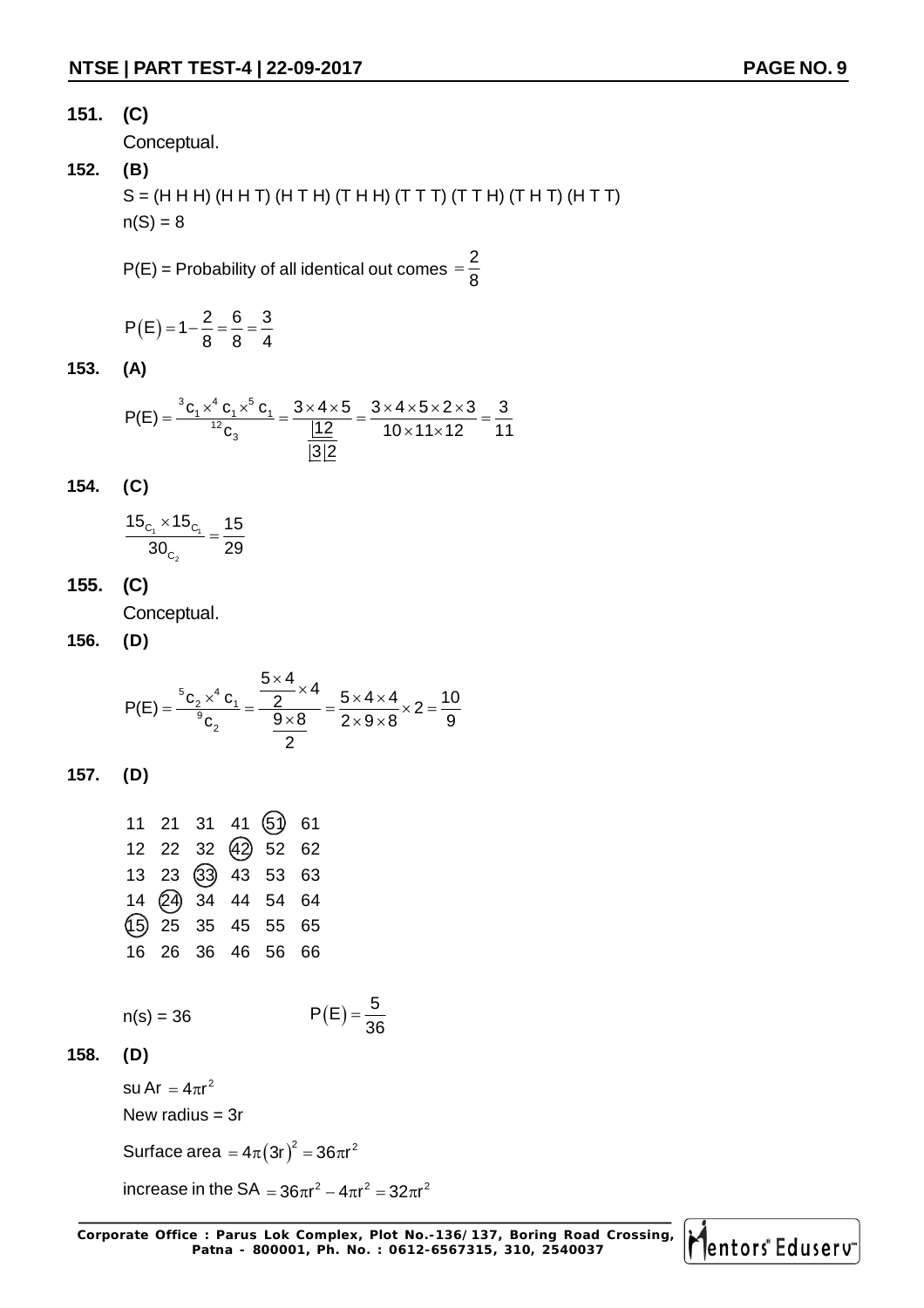The % of increase in the S. A

$$
= \frac{\text{increase in the S.A}}{\text{S.A}} \times 100
$$

$$
= \frac{32\pi r^2}{4\pi r^2} \times 100 = 800
$$

#### **159. (B)**

$$
\frac{r_1}{r_2} = \frac{4}{5}, \quad \frac{h_1}{h_2} = \frac{5}{6}
$$

$$
\frac{\pi r_1^2 h_1}{\pi r_2^2 h_2} = \frac{16}{25} \times \frac{5}{6} = \frac{8}{15}
$$

#### **160. (A)**

volume of the cone =  $33.264 \times 1000 = 33264$  cm<sup>3</sup>

$$
\frac{1}{3} \times \pi r^2 h = 33264
$$
  
height = 72 cm

$$
r^{2} = 33264 \times 3 \times \frac{7}{22} \times \frac{1}{72} = 441
$$
  
r =  $\sqrt{441}$   
s<sup>2</sup> = r<sup>2</sup> + h<sup>2</sup> = (21)<sup>2</sup> + (72)<sup>2</sup> = 441 + 5184 = 5625  
s =  $\sqrt{5625}$  = 75 cm

Curved S. A =  $\pi$ rs =  $\frac{22}{7}$  × 21 × 75 = 4950 cm<sup>2</sup> 7  $=\pi$ rs  $=\frac{22}{7}\times21\times75=4$ **161. (B) 162. (C) 163.(C) 164. (A) 165.(B) 166. (D) 167. (A) 168. (A) 169. (B) 170.(C) 171. (B) 172.(A) 173. (C) 174. (B) 175. (C) 176. (C) 177.(B) 178. (D) 179.(C) 180. (A) 181. (D) 182. (D) 183. (A) 184.(C) 185. (B) 186.(C) 187. (B) 188. (A) 189. (D) 190. (C) 191.(C) 192. (B) 193.(A) 194. (B) 195. (D) 196. (C) 197. (A) 198.(D) 199. (D) 200.(C)**